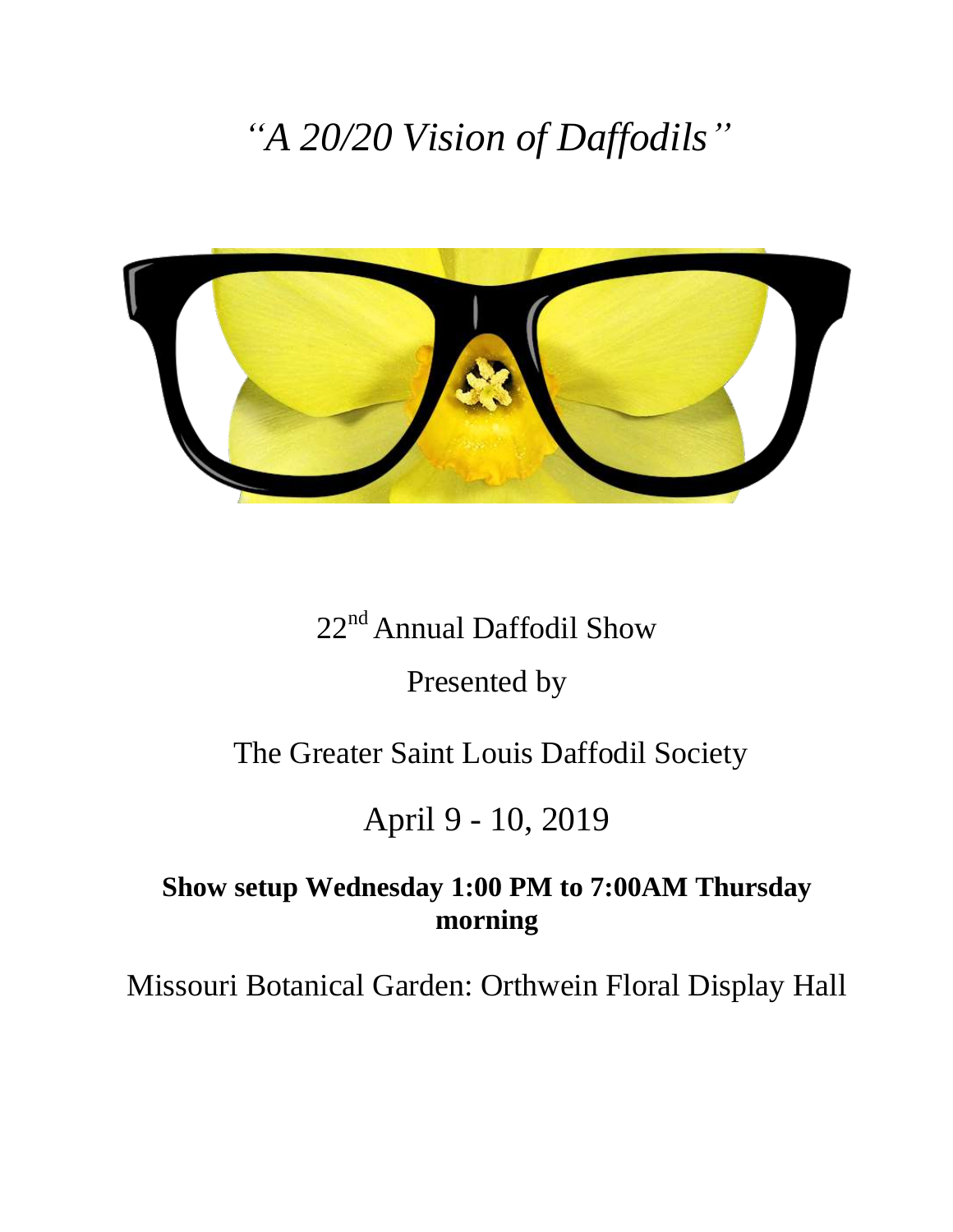## DESIGN DIVISION CLASSES

#### **Class 1: "I Only Have Eyes for You: A Romantic Dinner"**

Functional table design for two staged on card table provided by the show committee. Designer furnishes all cloths, napkins, and place settings as well as Decorative Unit (floral design.) Maximum height for floral design is 16" if in center or 18" if in corner.

#### 4 ENTRIES MAXIMUM HEIGHT 16" or 18"

### **Class 2: "Daffodils are the Apple of my Eye"**

Lunch tray for one staged on a tray table  $14\frac{1}{2}$  X 18  $\frac{1}{2}$  that sits 26  $\frac{1}{2}$  from floor. Tray is light pine in color. Designer furnishes all appointments of appropriate scale including a Decorative Unit (floral design) not exceeding 10" in height.

### 4 ENTRIES MAXIMUM HEIGHT 10"

#### **Class 3: "The View from On High"**

A horizontal design, three times as long or more as it is wide. Height of design not to exceed 8." Viewed and judged from above. Staged on black Parsons table 18" x 18" x 18".

#### 4 ENTRIES MAXIMUM HEIGHT 8"

#### **Class 4: "A Microscopic View"**

A petite design not to exceed 8" in any direction. Staged on an elevated shelf atop black covered table. Backgrounds measuring 9" X 9" in a choice of colors furnished by show committee.

#### UP TO 7 ENTRIES NO MORE THAN 8" IN ANY DIRECTION

#### **Class 5: "See into the Future: Daffodils in the year 3020"**

A Creative design staged on black covered table against a green background 32" tall X 22" wide. Maximum height of design is 31.5"

#### 4 ENTRIES MAXIMUM HEIGHT 31 ½"

#### **Class 6: "Bug Eyed Invasion!"**

Show creepy crawly insects in a daffodil design staged on a black covered table against a black background 20" tall x 14" wide. *Maximum* height for design is 19.5".

#### UP TO 5 ENTRIES **YOUTH ONLY** MAXIMUM HEIGHT 19 ½"

#### **Class 7: "I Spy With My Little Eye"**

What small things are among daffodils in the garden? Design staged on a black covered table against a black background 20" tall x 14" wide. *Maximum* height for design is 19.5"

**NOTE:** Tables for class 4, 5, 6 and 7 will be covered with a black sheet, top and sides.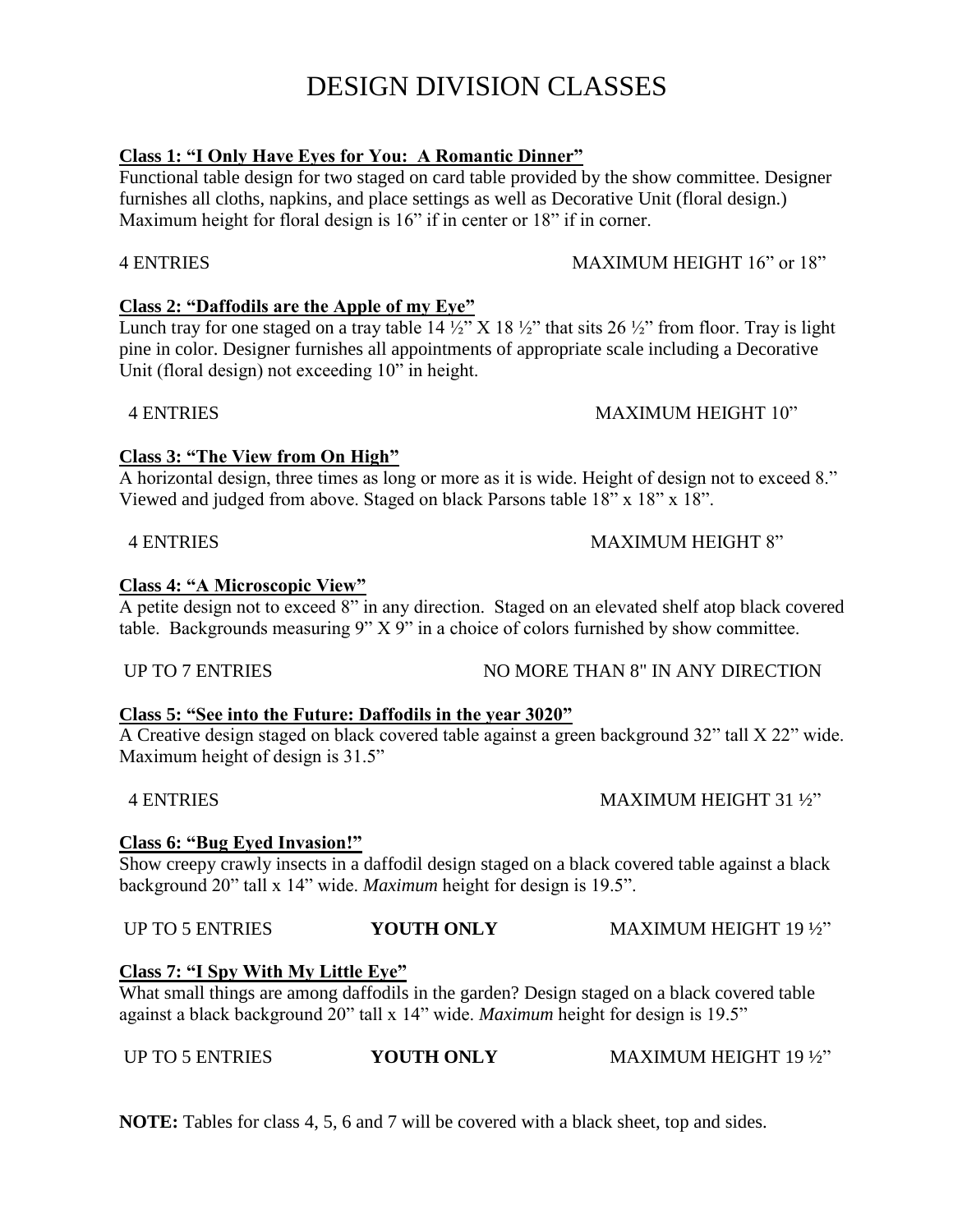# RULES FOR THE DESIGN DIVISION

#### 1. The theme of the show is *"A 20/20 Vision of Daffodils".*

- 2. One or more daffodils must be used in each design and the daffodil or daffodils must provide the dominant interest. Daffodils and other materials used need not have been grown by the exhibitor. There should be emphasis on fresh plant material in each design. Each design must be the work of one individual.
- 3. Only one entry is permitted to an exhibitor in each class. Entries are limited to four (4) each in all classes except Class 4 which can have up to seven (7) entries. Youth classes may have up to five (5) entries each and may be divided by age. If not registered in advance, entries will be accepted if space is available and in the order of arrival, but only after those registered have signed in. To register for a class please contact Kim Peterson at (314) 421-6272 or email kprp@swbell.net.
- 4. No use of artificial/plastic flowers or foliage is permitted. Accessories are permitted unless otherwise stated. Dried or other natural materials (rocks, shells, etc.) may be used in all classes. Dried materials may be treated, but fresh plant material may not be treated or dyed. Bases, mats, drapes or underlays are permitted but must be furnished by the exhibitor.
- 5. All plant material should be listed on a card.
- 6. For exhibitors traveling from a distance, a limited number of containers, line materials, decorative wood and equipment (oasis, pin holders, stickum, picks, etc.) will be available on a first come, first served basis. Please provide, or arrange for your own daffodils. Usually those who enter the Horticulture Division bring along extras.
- 7. Show set-up begins at 1:00 PM on Wednesday, April 8 and the work area will remain open until 7:00 AM on Thursday morning. Entries must be in place by 7:00 AM on Thursday, April 9. Judging is scheduled for Thursday from 7:30AM until 8:30AM. National Garden Club Judges will judge the Design Division and the judges' decision is final. Awards will be withheld if not merited. Entries must remain in place until the close of the show, Friday, April 10 at 4:00 PM.
- 8. Every effort will be made to protect the property of those entering designs. However, the Greater St. Louis Daffodil Society will not be held responsible for any loss or breakage.
- 9. The Greater St. Louis Daffodil Society appreciates the assistance of the East Central District of the Federated Garden Clubs of Missouri in the Design Division of our flower show.